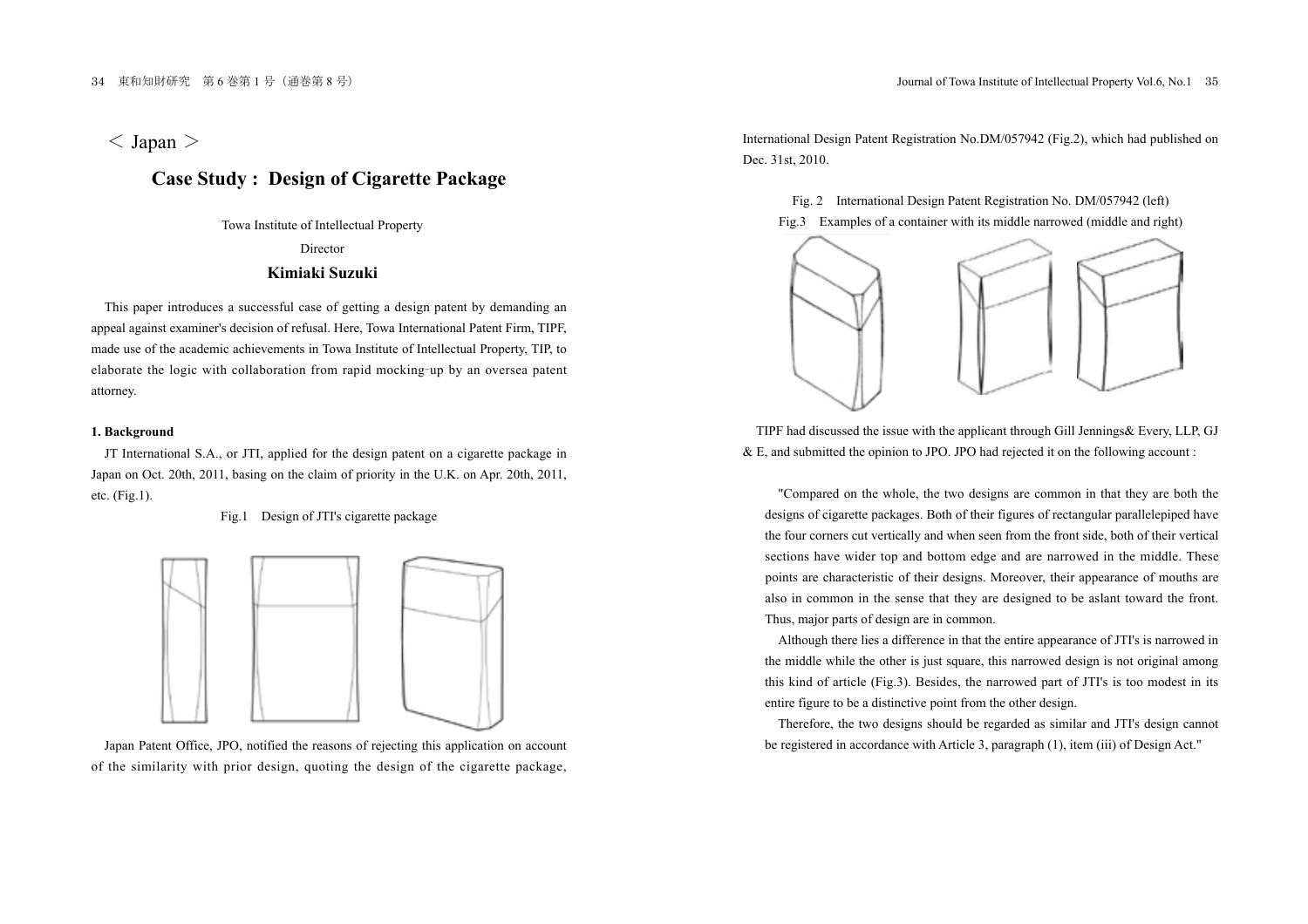### **2. How to answer**

Since JTI was dissatisfied with this rejection, TIPF proceeded to demand an appeal against examiner's decision of refusal. Making use of TIP's studies, TIPF followed these steps and contemplated reasons of an appeal :

1) Clarifying the image of consumers

2) Understanding the features of actions by ethnography

3) Constructing logic by the Toulmin Model

Let me explain the outline of each step.

### **3. Clarifying the image of consumers**

Article 24, paragraph (2) of Design Act says, "Whether a registered design is identical with or similar to another design shall be determined based upon the aesthetic impression that the designs would create through the eye of their consumers". Accordingly, Design Examination Guideline, which JPO offers, considers "a consumer (including a business)"to be the agent who judges novelty, one of the requirements for registration (Article 3, paragraph (1), item (iii) of Design Act). According to the Guideline, thus, the aesthetic impressions that a consumer feels as selecting, buying and using the article are taken into account.

After that, the similarity and difference in the forms of the two designs are recognized, following which the two aspects are evaluated : (1) whether and how much those compared parts are distinctive, (2) how much they are distinctive when compared with preceding designs. The former aspect has two viewpoints, (a) how large the parts are in the design and (b) whether the parts have a visual impact according to the feature of the article. The viewpoint of (b) should involve, the Guideline argues, the judgment on whether the parts are easy to observe and should take into account (i) whether the parts are easy to observe when the article is being selected and bought and (ii) whether the parts are observed by an interested consumer, including a business.

While the viewpoint of (i) is related to the aesthetic impression from passive seeing, that of (ii) to the impression from active watching. Both viewpoints are subject to how a consumer acts and hence the image of consumers and their activity have great influence upon judgment on similarity in Design Act.

Consequently, TIPF decided to clarify the image of consumers in order to claim dissimilarity in the two designs at issue. The assumed consumer of the JTI's article was "a smoker who is particular about how a cigarette package looks" because the JTI's package was for high-quality cigarettes.

#### **4. Understanding the features of actions by ethnography**

In order to evaluate whether the parts of designs are easy to observe when the articles are being selected or bought, it is necessary to examine marketing of them. Meanwhile, we can know whether the parts are observed by an interested consumer, including a business, through investigating the actual situations of choice, purchase and use.

Ethnography is useful for this task. This is a record of people's activity and thought examined in fieldworks etc. in anthropology.

TIP investigated the marketing of packed high-quality cigarettes and observed the activity of consumers of those cigarettes, watching their choices, purchases and uses. Following those records and their implications, TIPF conducted a brainstorming and made claim on the noticeable parts of the cigarette package as follows :

ձ JTI's cigarette package is usually placed in a tobacco store or a convenience store with its front, left and right sides observable. Consequently, the appearances of its front, left and right sides are easy to observe visually and the difference lying there is conspicuous. ղ When its contents are consumed, i.e., smoked, the cigarette package is held with hands and the appearances of the front, back, top, left and right sides are easily observed and the difference in those sides catch attention. The filleted parts on four corners, which a JPO examiner call "corners cut vertically", are most frequently toughed with fingers and affect its handiness, thus attracting attention. Besides, the parts can be seen from every angle. Consequently, they are the parts observed by consumers with interest on the basis of the usage, function and size etc. of the article.

ճ When it is carried, the cigarette package is inside a breast pocket or a handbag etc. and is observed mainly from top, hence the difference in its upper part attracts attention.

## **5. Constructing logic by the Toulmin Model**

TIPF relied on Toulmin Model to contemplate on the reason for an appeal. The model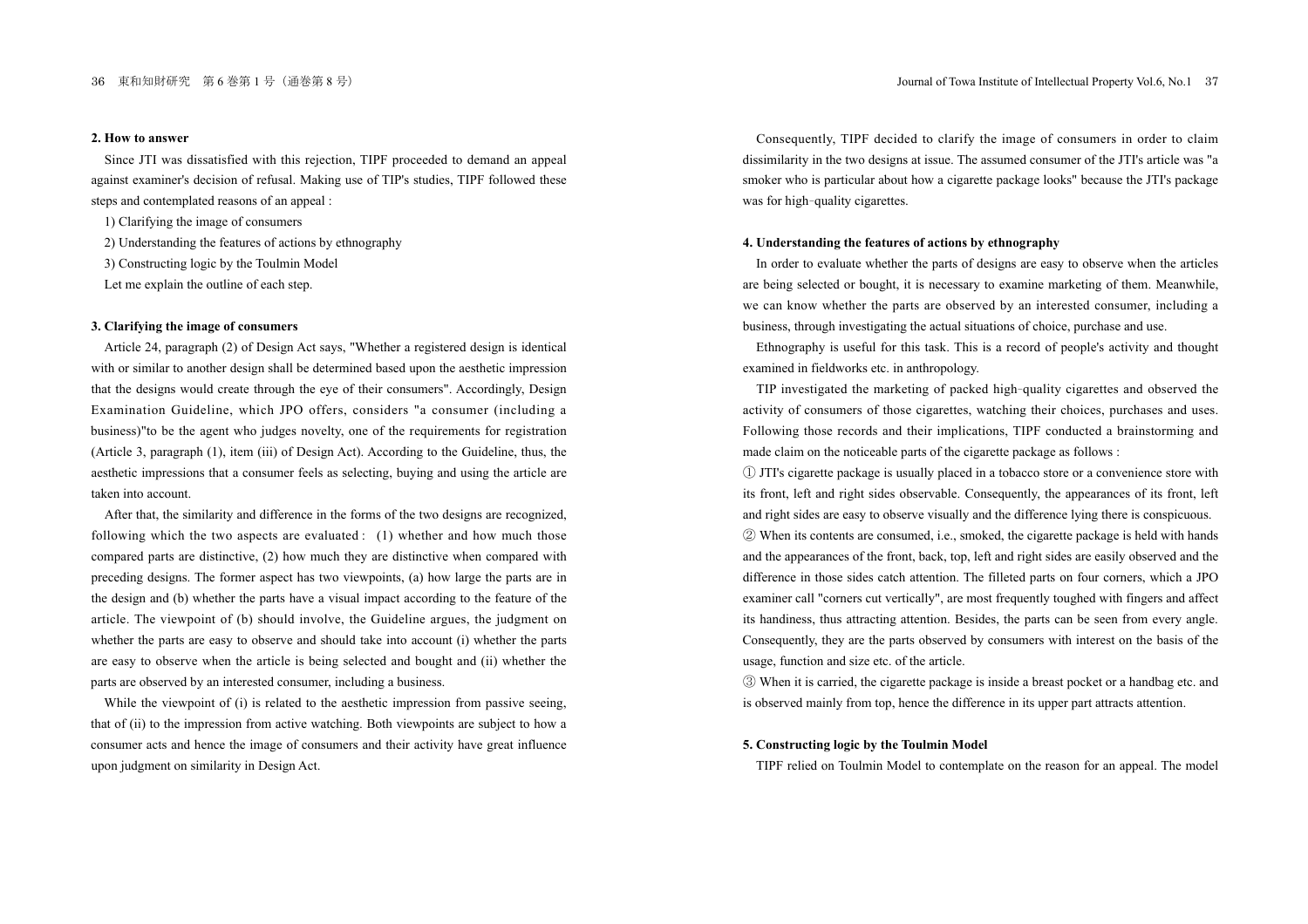is a general structure of logic developed by Stephen Toulmin, an influential figure in the field of rhetorical argument. The main framework is shown in Fig.4.

Fig.4 The framework of the Toulmin Logic



According to the Toulmin Model, we can put in order an examiner's logic concerning the differences in the two designs as follows. Note that there is no backing in the logic of an examiner and that qualifier and reservation generally do not play an important role in disputes on similarity in design.

- Data : The package is narrowed in the middle and is a rectangular parallelepiped.
- Warrant 1 : This narrowed design is not original among this kind of article.
- Warrant 2 : The narrowed part of JTI's package is too modest in its entire figure.
- Claim : The part cannot be considered to be a distinctive character in the two designs.

TIPF contrived to develop logic to refute this evaluation at least. TIPF intended to object to the recognition of facts as data and insisted the difference at issue gave distinct aesthetic impression on the basis of the features of activity that TIP's ethnography suggested.

Data 1: While the basic outline of JTI's design is a drum-like square cube (Fig.5), that of the design of No. DM/057942 is a rectangular parallelepiped (Fig.6). In other words, while the front, back, left and right sides of JTI's design is scooped toward inside, forming a concave, all of the sides seen in No. DM/057942 are flat.



- Warrant 1 : The difference in the basic outlines is related to the whole form, or dominant constitution, of the article and hence is extremely conspicuous, influencing visual impression remarkably.
- Backing 1 : "The evaluation on the ratio in the whole design", in  $22.1.3.1.2(4)(i)(a)$ of the Design Examination Guideline.
- Warrant 2 : The examples that an examiner offered cannot be predecessors of a pack with a narrow part in the middle because they are publicly known after the priority date of JTI's design.

JTI's design as <sup>a</sup> whole is <sup>a</sup> drum-like square cube, which gives an impression of <sup>a</sup> clear-cut skyline, with the size of the middle part being smaller than that of the top and bottom parts. This feature is nothing but original and gives a sharp and surprising impression that no other articles of the same kind could achieve before. Consequently, the difference between the two designs is important and the part should be distinctive enough to get attention.

Backing 2 : "The evaluation based on the comparison with preceding designs", in